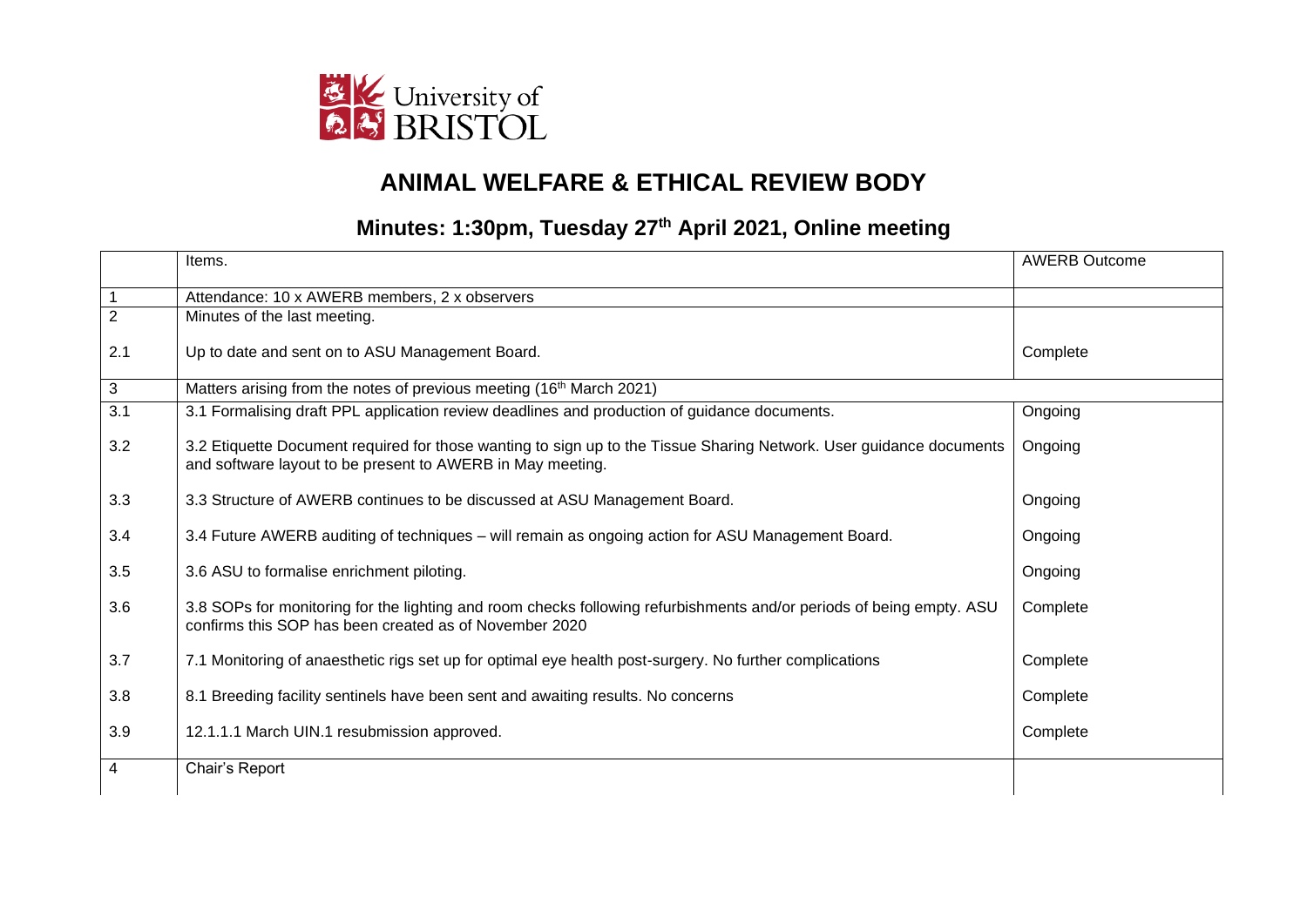| 4.1   | Small animal transport                                                                                                                                            | ASU confirm current<br>system will be able to<br>facilitate upcoming<br>requirements                                                 |
|-------|-------------------------------------------------------------------------------------------------------------------------------------------------------------------|--------------------------------------------------------------------------------------------------------------------------------------|
| 4.2   | Large animal acclimatisation - Specific acclimatisation period required for higher sentience species undergoing<br>regulated procedures with a recovery protocol. | NVS and Senior ASU<br>Managers to draft renewed<br>transport policy. Interim<br>communication to be<br>supplied to relevant parties. |
| 4.3   | Chairs Actions - 38 observational or historical MSc project UINs approved.                                                                                        |                                                                                                                                      |
| 5     | NTCO Report.                                                                                                                                                      |                                                                                                                                      |
| 5.1   | 270 active PILs                                                                                                                                                   |                                                                                                                                      |
| 5.2   | New applications have increased as expected for the beginning of the charge year.                                                                                 |                                                                                                                                      |
| 5.3   | Some revocations prior to new charge year therefore fewer PIL reviewed for this meeting.                                                                          |                                                                                                                                      |
| 5.4   | NVS observations progressing.                                                                                                                                     |                                                                                                                                      |
| 5.5   | PIL Licence Training Course scheduled for May. Planning for future courses underway.                                                                              |                                                                                                                                      |
| 5.6   | Upcoming 3Rs Symposium                                                                                                                                            |                                                                                                                                      |
| 5.7   | Training and competency records checked for all PPL and PPL Amendment applicants.                                                                                 |                                                                                                                                      |
| $\,6$ | NIO Report.                                                                                                                                                       |                                                                                                                                      |
| 6.1   | NIO Reports will be transferring to new NIO Deputy. Role descriptor to be provided.                                                                               |                                                                                                                                      |
| 6.2   | 3Rs newsletters and webinars circulated to all relevant animal user groups.                                                                                       |                                                                                                                                      |
| 6.3   | Work on internal tissue sharing network proposal continues.                                                                                                       |                                                                                                                                      |
| 6.4   | Feedback regarding clarity and ease from academics using newer costing tool for grant applications.                                                               |                                                                                                                                      |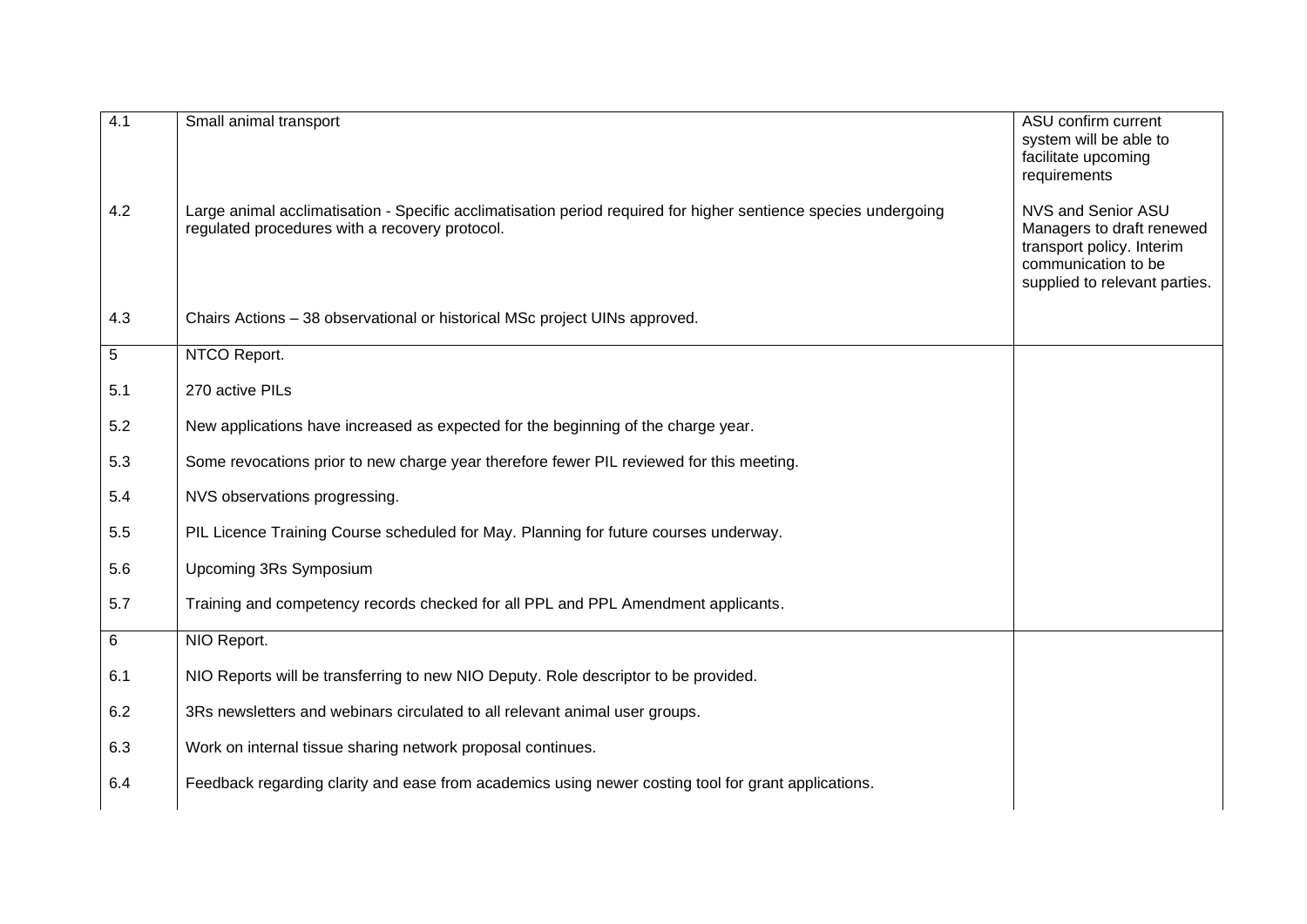| 6.5            | Continued positive feedback and engagement from ASU Newsletters.                                                                                                                                    |                                                                                                |
|----------------|-----------------------------------------------------------------------------------------------------------------------------------------------------------------------------------------------------|------------------------------------------------------------------------------------------------|
| 6.6            | Large Animal Research Network 6 <sup>th</sup> annual meeting circulated to animal staff.                                                                                                            |                                                                                                |
| 6.7            | Weekly Update emails to update ASU staff to promote CPD activities.                                                                                                                                 |                                                                                                |
| 6.8            | Pre-Study Briefing discussions continuing.                                                                                                                                                          |                                                                                                |
| 6.9            | ASU Open Forum was held.                                                                                                                                                                            |                                                                                                |
| 6.10           | Rat tickling options for ASU.                                                                                                                                                                       |                                                                                                |
| 6.11           | Explore potential updated options for facilitating anonymous whistleblowing.                                                                                                                        | To be discussed at ASUMB                                                                       |
| $\overline{7}$ | NVS Report.                                                                                                                                                                                         |                                                                                                |
| 7.1            | One Section 18. Technique has changed and no further problems seen. Home Office informed                                                                                                            | Complete                                                                                       |
| 8              | NACWO reports.                                                                                                                                                                                      |                                                                                                |
| 8.1            | No welfare concerns at any animal sites.                                                                                                                                                            |                                                                                                |
| 8.2            | Rodent breeding increasing slowly.                                                                                                                                                                  |                                                                                                |
| 8.3            | Genotyping outsourcing is continuing smoothly.                                                                                                                                                      |                                                                                                |
| 8.4            | Pre-study briefings colour coded in relevant rooms.                                                                                                                                                 |                                                                                                |
| 8.5            | Hand over processes strengthened.                                                                                                                                                                   |                                                                                                |
| 9              | Project Licences - New Applications.                                                                                                                                                                |                                                                                                |
| 9.1            | PPL.1Apr21.<br>Aim: To advance understanding of the mechanisms regulating platelets, addressing key clinical needs relevant to<br>patients with bleeding disorders or recovering from heart attack. | Provide applicant with<br>monitoring score sheet<br>example from recent<br>successful Licence. |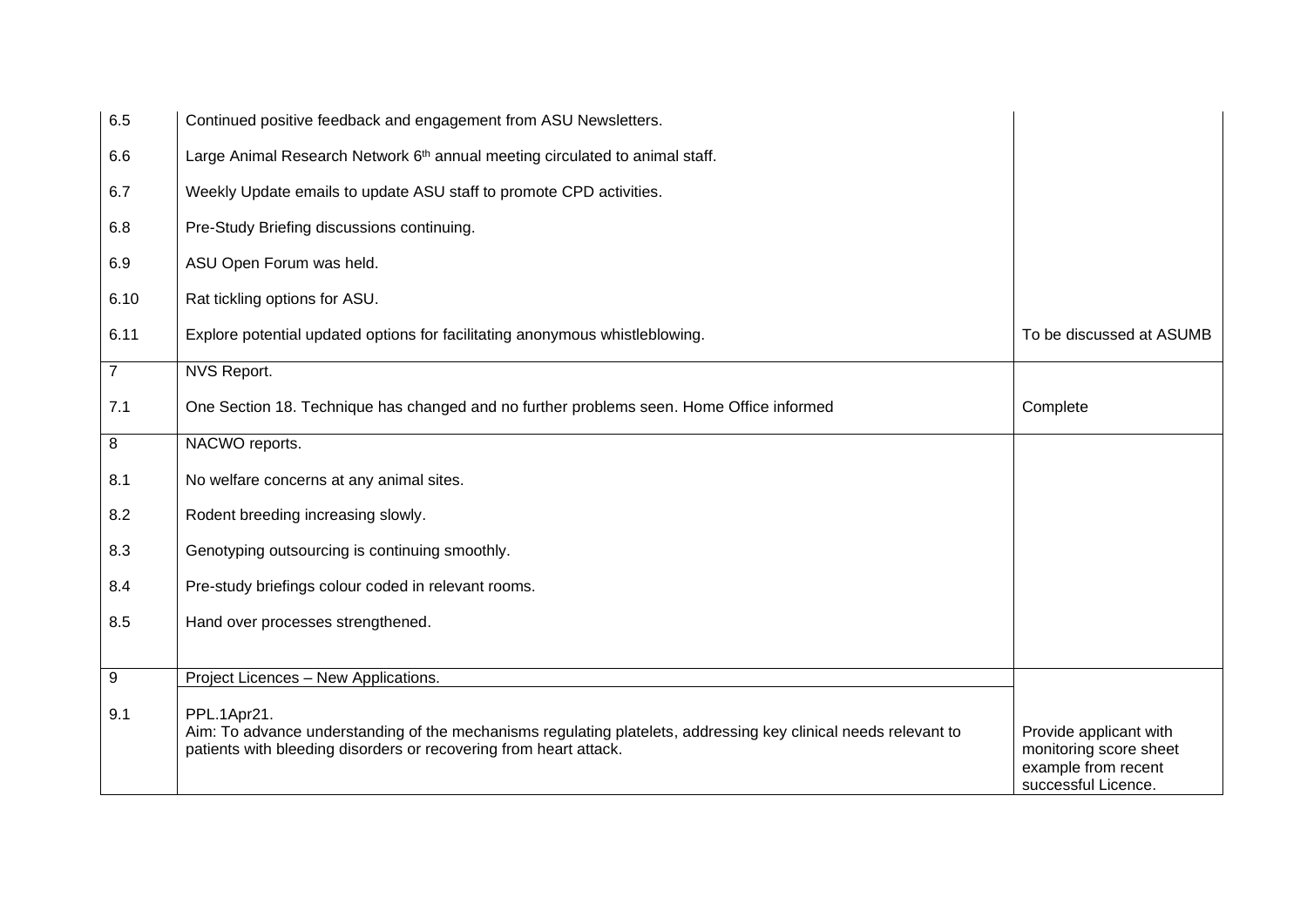|                 | Harms: The majority of animals (~70%) will be used for tissue harvesting with no procedures prior to killing. The<br>remaining animals will have either a mild procedure (20%) or undergo surgical induction of a disease model which are<br>at severe severity due to the involvement of cardiovascular interventions and potential for loss during surgery or shortly<br>after recovering. Disease model itself is not associated with major deviation from normal and the endpoint precedes<br>the development of overt signs of disease.<br>Benefits: Identify new molecules and pathways involved in the regulation of platelet numbers and function, contributing<br>to the development of new diagnostic tests and treatments for cardiovascular disease, including following a heart attack<br>or stroke. | Approved subject to<br>changes. Revised<br>application to be reviewed<br>by sub-committee |
|-----------------|-------------------------------------------------------------------------------------------------------------------------------------------------------------------------------------------------------------------------------------------------------------------------------------------------------------------------------------------------------------------------------------------------------------------------------------------------------------------------------------------------------------------------------------------------------------------------------------------------------------------------------------------------------------------------------------------------------------------------------------------------------------------------------------------------------------------|-------------------------------------------------------------------------------------------|
|                 | Discussion:                                                                                                                                                                                                                                                                                                                                                                                                                                                                                                                                                                                                                                                                                                                                                                                                       |                                                                                           |
|                 | Clinical application and timelines.<br>$\bullet$<br>Protocol severity clarifications, endpoints, and refinements.<br>$\bullet$<br>Choice of animal models<br>$\bullet$<br>Monitoring steps following recovery protocols.<br>$\bullet$<br>Proof-reading for typos and grammar.<br>$\bullet$<br>Clarity required on harms statement.<br>$\bullet$<br>GAA breeding optimisation.<br>$\bullet$<br>Blood sampling techniques.<br>$\bullet$<br>Adverse effects.<br>$\bullet$<br>Sham surgery necessity<br>$\bullet$                                                                                                                                                                                                                                                                                                     |                                                                                           |
| 10              | Project Licences - Amendments.                                                                                                                                                                                                                                                                                                                                                                                                                                                                                                                                                                                                                                                                                                                                                                                    |                                                                                           |
| 10.1            | PPLAmend.2Dec20 Resubmission<br>Further scientific clarifications required.<br>$\bullet$<br>NVS to liaise closely with research group for first cohort of surgeries.<br>$\bullet$                                                                                                                                                                                                                                                                                                                                                                                                                                                                                                                                                                                                                                 | Scientific reviewer to meet<br>with applicant and feedback<br>to May AWERB.               |
| 10.2            | PPLAmend.1Apr21<br>Additional blood sampling step                                                                                                                                                                                                                                                                                                                                                                                                                                                                                                                                                                                                                                                                                                                                                                 | Approved                                                                                  |
| $\overline{11}$ | <b>Project Licence Reviews</b>                                                                                                                                                                                                                                                                                                                                                                                                                                                                                                                                                                                                                                                                                                                                                                                    |                                                                                           |
| 11.1<br>11.1.1  | Mid Term Reviews.<br>PPLMTR.1Apr.21<br>Good progress evidenced by publications resulting from ongoing work<br>$\bullet$<br>Refinements include optimization of tissue use<br>$\bullet$                                                                                                                                                                                                                                                                                                                                                                                                                                                                                                                                                                                                                            | Approved                                                                                  |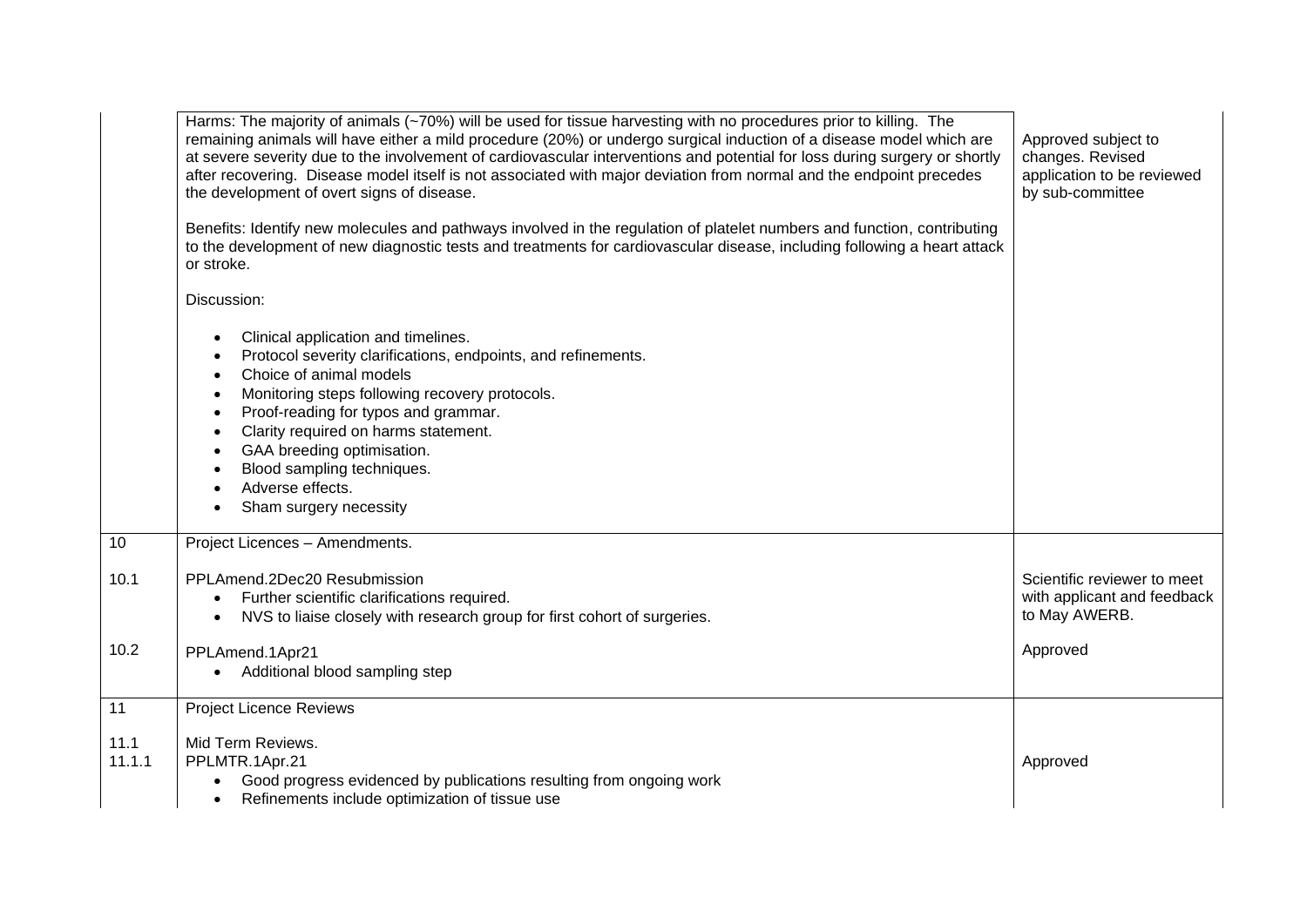|          | No unexpected adverse effects<br>$\bullet$                                                       |                     |
|----------|--------------------------------------------------------------------------------------------------|---------------------|
| 11.1.2   | PPLMTR.2Apr21                                                                                    | Approved            |
|          | No animal work has commenced<br>$\bullet$                                                        |                     |
| 11.1.3   | PPLMTR.3Apr21                                                                                    | Approved            |
|          | Within target for animal numbers<br>$\bullet$                                                    |                     |
|          | No unexpected adverse effects                                                                    |                     |
| 11.2     | Home Office Retrospective Reviews.                                                               |                     |
|          | (None)                                                                                           |                     |
| 11.3     | <b>Final Reviews.</b>                                                                            |                     |
| 11.3.1   | PPLFR.1Apr21                                                                                     | Approved            |
|          | No unexpected adverse effects<br>$\bullet$                                                       |                     |
|          | Extensive publication record resulting from project<br>$\bullet$                                 |                     |
|          | Reduction of predicted animal numbers through in vitro developments<br>$\bullet$                 |                     |
| 12       | Report on Non-Regulated Projects UIN and VIN applications.                                       |                     |
| 12.1     | Non-Regulated Projects - UINs                                                                    | Secretary to inform |
|          | Reviewed: UIN.1-3                                                                                |                     |
|          | AWERB approved: UIN.1 & 2                                                                        |                     |
|          | AWERB approved pending clarifications: UIN.3                                                     |                     |
|          | AWERB did not yet approve:                                                                       |                     |
| 12.1.1   | UINs to note: (None)                                                                             |                     |
| 12.1.1.1 | <b>UIN.3:</b>                                                                                    |                     |
|          | Clarity required on whether food and water will be provided in the traps.<br>$\bullet$           |                     |
|          | Trapping should be managed to also avoid high temperatures.<br>$\bullet$                         |                     |
|          | AWERB require a copy of licence from Natural England.<br>$\bullet$                               |                     |
|          | NVS will discuss best Schedule 1 method to use and confirm training and competency.<br>$\bullet$ |                     |
| 12.2     | Non-Regulated Projects - VINs.                                                                   | Secretary to inform |
|          | Reviewed: VIN.1 & 2                                                                              |                     |
|          | AWERB approved: VIN.1                                                                            |                     |